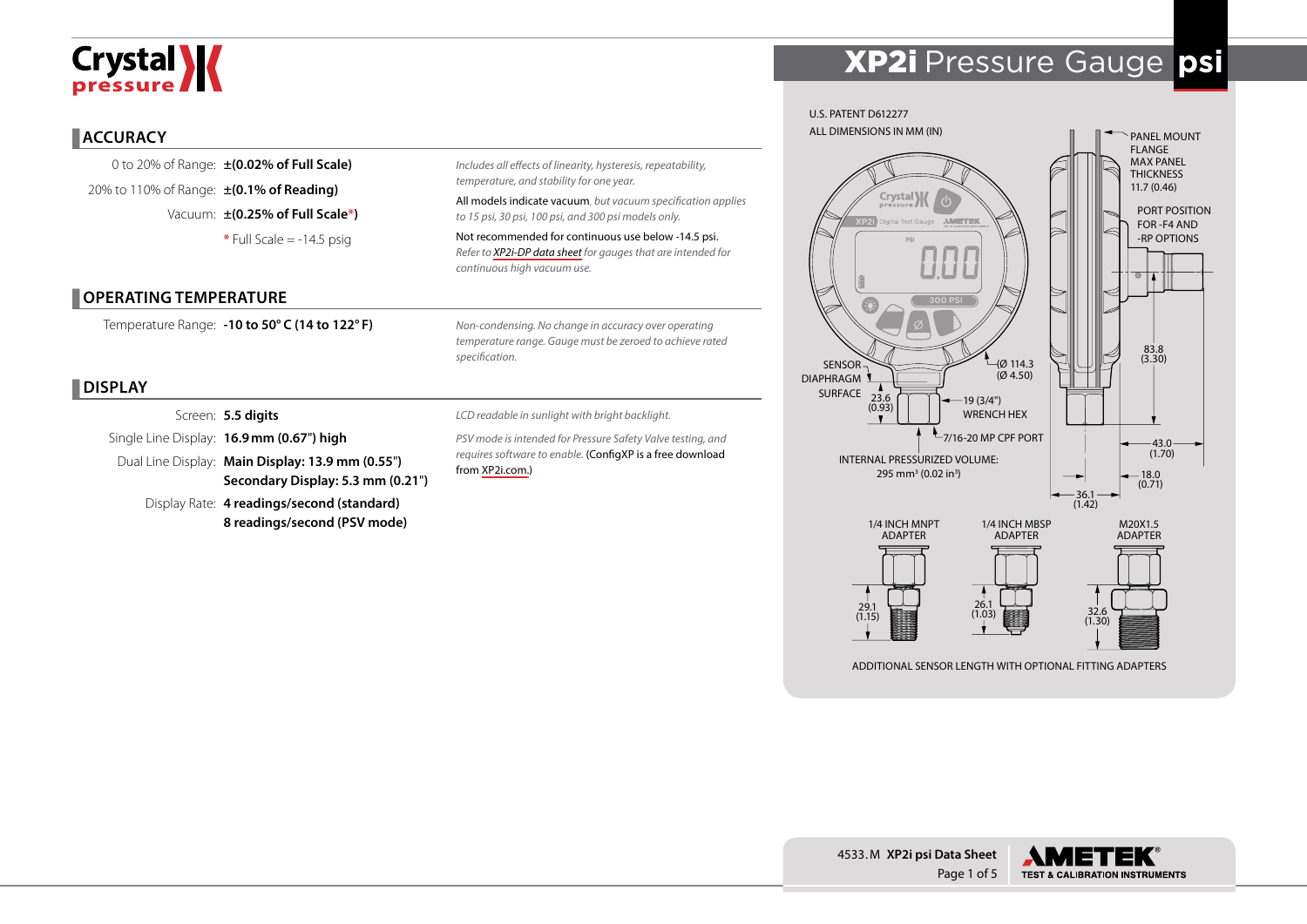# Crystal **W**

#### **POWER**

*The XP2i is Intrinsically Safe only if powered by one of the following battery types.*

| ATEX/IECEx: | <b>Approved Battery Type</b> | $Ta =$                  | <b>Marking</b>  |  |  |
|-------------|------------------------------|-------------------------|-----------------|--|--|
|             | Rayovac Max Plus 815         | $-20$ to $50^{\circ}$ C | Ex ia IIC T4 Ga |  |  |
|             | <b>Energizer E91</b>         |                         |                 |  |  |
|             | Energizer EN91               | -20 to 50 $^{\circ}$ C  | Ex ia IIC T3 Ga |  |  |
|             | Duracell MN1500              |                         |                 |  |  |

| CSA:          | <b>Approved Battery Type</b> | $Ta =$                  | <b>Marking</b>                      |  |  |
|---------------|------------------------------|-------------------------|-------------------------------------|--|--|
|               | Rayovac Max Plus 815         | $-20$ to 45 $\degree$ C | Class I, Division 1, A, B, C, D T4  |  |  |
| Energizer E91 |                              |                         |                                     |  |  |
|               | Energizer EN91               | -20 to 50 $^{\circ}$ C  | Class I, Division 1, A, B, C, D T3C |  |  |
|               | Rayovac Max Plus 815         |                         |                                     |  |  |

3 x AA: **1500 hours, typical** Ultra Low Power: **> 1 year, typical\*\***

*Uses 3 alkaline AA (LR6) batteries. Use of backlight and/or RS232 reduces operating time.*

*Optional AC power supply available.*

For hazardous location product warnings, refer to the operation manual.

*\*\*20 minute recording interval or greater in LT5 mode.*

#### **DATA/COMMUNICATION**

Digital Interface: **RS232, DB-9F**

#### **DATALOGGING**

Capacity: **32000 data points** Storage Type: **Non-volatile flash memory** Minimum Interval: **1 second** Maximum Interval: **18 hours** Min. Event Duration: **250 mS\*\*\***

*Free Labview® drivers and programming instructions are available for download from website.*

#### For hazardous location product warnings, refer to the operation manual.

*DataLoggerXP Firmware Update may be purchased at time of order, or an Upgrade Package may be purchased afterward. Software available for download from our website. Compatible with 32 & 64 bit Windows 7, Vista, and XP (32 bit only). Produces csv files, or uses Excel template files (samples included) to automatically format and graph data.*



## XP2i Pressure Gauge **psi**

#### **CERTIFICATIONS**



**II 1G Ex ia IIC T4/T3 Ga FTZU 12 ATEX 0048X**

This product conforms to:

**EN 60079-0: 2009 | EN 60079-11: 2012 | EN 60079-26: 2007**



**Ex ia IIC T4/T3 Ga IECEx FTZU 12.0009X**

This product conforms to:

**IEC 60079-0: 2011 | IEC 60079-11: 2011-06 | IEC 60079-26: 2006**



Exia Intrinsically Safe and Non-incendive for Hazardous Locations: Class I, Division 1, Groups A, B, C and D, Temperature Code T4 or T3C. For hazardous location product warnings, refer to the operation manual.



XP2i complies with the Electromagnetic Compatibility and the Pressure Equipment Directives.



The instrument was tested against **AS/NZS 3584**, C-tick EMC/EMI requirements.



XP2i is approved for use as a portable test instrument for Marine use and complies with Det Norsjke Veritas' Rules for Classification of Ships, High Speed & Light Craft and Offshore Standards.

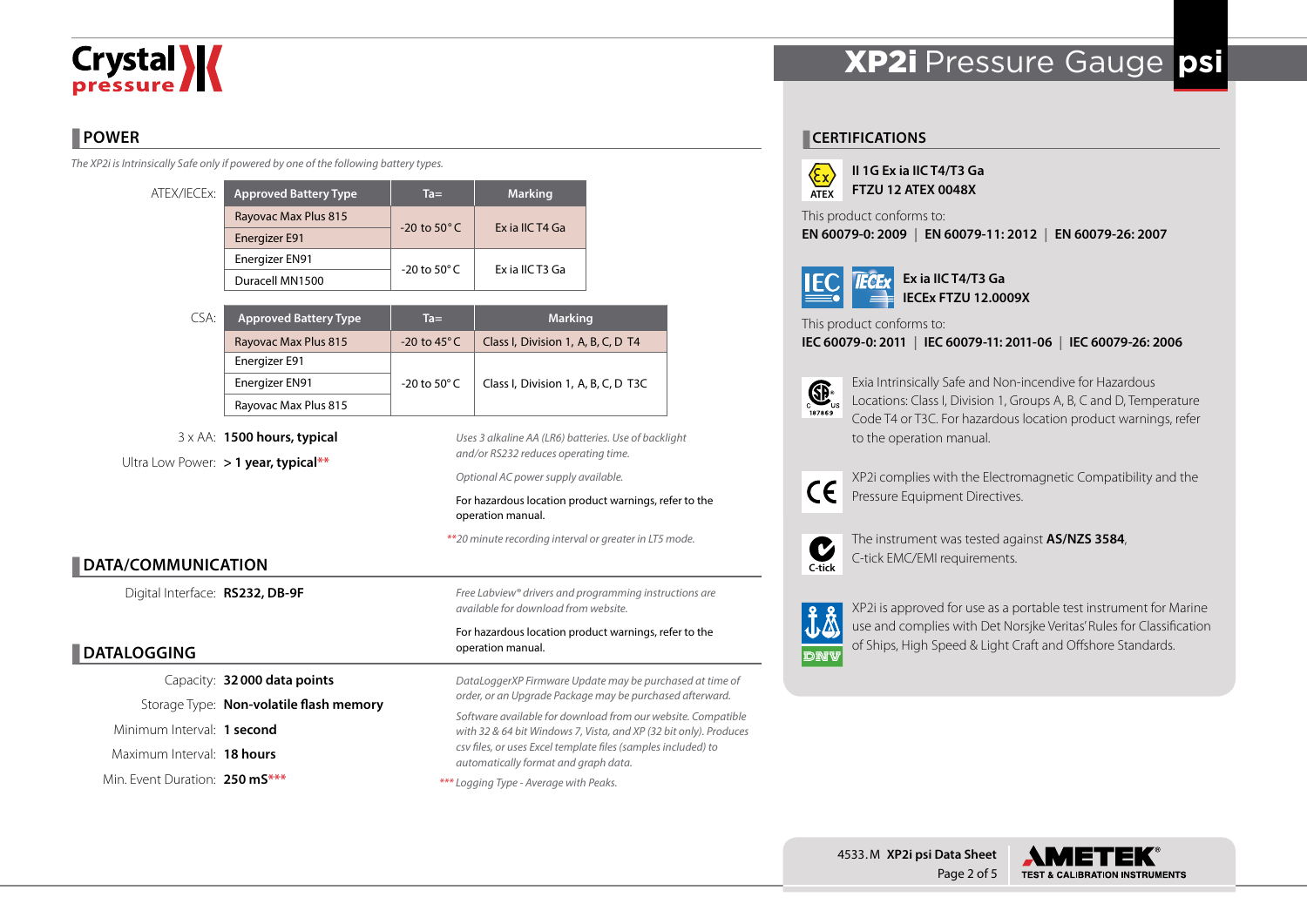# Crystal **X**

## XP2i Pressure Gauge **psi**

#### **ENCLOSURE**

**SENSOR**

|                                    | Weight: 562 g (19.8 oz)                                | Weight includes batteries.                                                                                                                                                  |  |  |  |  |
|------------------------------------|--------------------------------------------------------|-----------------------------------------------------------------------------------------------------------------------------------------------------------------------------|--|--|--|--|
| Rating: <b>IP67</b>                |                                                        | Submersible to 1 m for 30 minutes [IEC 60529].                                                                                                                              |  |  |  |  |
|                                    | Housing: <b>Diecast aluminum</b>                       | Nickel plating over low copper, marine grade aluminum.                                                                                                                      |  |  |  |  |
|                                    | Keypad and Labels: <b>UV Resistant Polyester</b>       | LCD protected from impact damage by 1.5 mm (0.06") thick<br>polycarbonate lens under polyester window.                                                                      |  |  |  |  |
|                                    |                                                        | Skydrol® compatible.                                                                                                                                                        |  |  |  |  |
|                                    |                                                        | For hazardous location product warnings, refer to the<br>operation manual.                                                                                                  |  |  |  |  |
| <b>SENSOR</b>                      |                                                        |                                                                                                                                                                             |  |  |  |  |
|                                    | Wetted Materials: (WRENCH TIGHT) 316 stainless steel   | All welded, with a permanently filled diaphragm seal.                                                                                                                       |  |  |  |  |
|                                    | (FINGER TIGHT) 316 stainless steel                     | Metal to metal cone seal; O-ring can be removed if necessary.<br>Optional connection on back.<br>1/4" male NPT adapter included unless BSP, M20, or 15KPSI is<br>specified. |  |  |  |  |
|                                    | and Viton <sup>®</sup> (internal o-ring)               |                                                                                                                                                                             |  |  |  |  |
| Diaphragm Seal Fluid: Silicone Oil |                                                        |                                                                                                                                                                             |  |  |  |  |
|                                    | Connection: Crystal CPF <sup>*</sup> Female            |                                                                                                                                                                             |  |  |  |  |
|                                    |                                                        | 1/4" medium pressure tube system compatible with<br>HiP LM4 and LF4 Series, Autoclave Engr SF250CX Male<br>and Female Series.                                               |  |  |  |  |
| <b>STORAGE TEMPERATURE</b>         |                                                        | * U.S. Patent No. 8,794,677                                                                                                                                                 |  |  |  |  |
|                                    | Temperature Range: <b>-40 to 75° C (-40 to 167° F)</b> | Batteries should be removed if stored for more than one month.                                                                                                              |  |  |  |  |

#### **SPECIAL FEATURES**

**The following requires the use of our free [ConfigXP](www.crystalengineering.net/downloads/xp2i) software**

- User Defined Unit: **Allows the user to define and display any pressure units not included, or to use the gauge to display force, level, or other pressure related parameters. Reduce or increase displayed resolution.**
	- PSV Mode: **Intended for pressure safety valve / burst disk testing. 8 readings per second. Captures point at which valve opens, as well as reseat pressure.**
	- Averaging: **Smooths unsteady readings (1 to 10 samples).**
	- Remove: **Unwanted pressure units from Units button.**
	- Disable: **Peak pressure button.**
- Limit or Disable: **Zero button.**
- Password Protect: **Changes to configuration or calibration factor(s).**
	- Save: **Configuration to a file.**
	- Copy: **Configuration can be copied to other gauges.**

4533.M **XP2i psi Data Sheet** Page 3 of 5

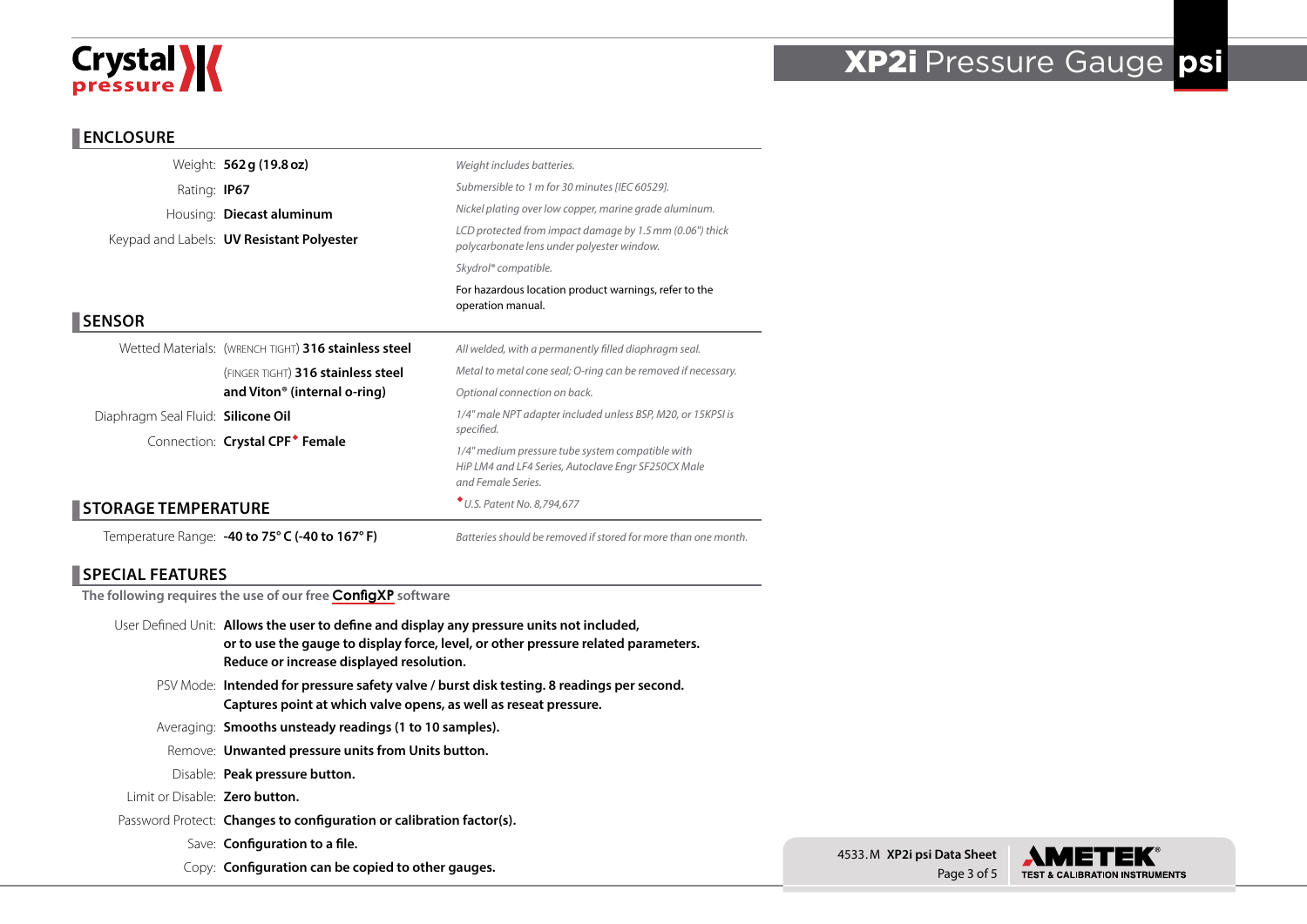

#### **RANGE & RESOLUTION TABLE**

|               |                |                   |       | <b>Display Resolution</b> |                 |           |                        |                    |        |              |              |            |
|---------------|----------------|-------------------|-------|---------------------------|-----------------|-----------|------------------------|--------------------|--------|--------------|--------------|------------|
| P/N           | Range<br>(psi) | Over-<br>pressure | psi   | in.<br>H <sub>2</sub> O   | in<br><b>Hg</b> | mm<br>Hg/ | mm<br>H <sub>2</sub> O | kg/cm <sup>2</sup> | bar    | mbar         | kPa          | <b>MPa</b> |
| 15PSI         | 15             | 6.5x              | 0.001 | 0.01                      | 0.001           | 0.01      |                        | 0.0001             | 0.0001 | 0.1          | 0.01         | 0.00001    |
| 30PSI         | 30             | 3.0x              | 0.001 | 0.01                      | 0.001           | 0.1       |                        | 0.0001             | 0.0001 | 0.1          | 0.01         | 0.00001    |
| <b>100PSI</b> | 100            | 2.0x              | 0.01  | 0.1                       | 0.01            | 0.1       |                        | 0.0001             | 0.0001 | 0.1          | 0.01         | 0.00001    |
| 300PSI        | 300            | 2.0 x             | 0.01  | 0.1                       | 0.01            |           |                        | 0.001              | 0.001  | 1            | 0.1          | 0.0001     |
| <b>500PSI</b> | 500            | 2.0x              | 0.01  | 1                         | 0.1             |           |                        | 0.001              | 0.001  | $\mathbf{1}$ | 0.1          | 0.0001     |
| 1KPSI         | 1000           | 2.0 x             | 0.1   |                           | 0.1             |           |                        | 0.001              | 0.001  |              | 0.1          | 0.0001     |
| 2KPSI         | 2000           | 2.0x              | 0.1   |                           | 0.1             |           |                        | 0.01               | 0.01   |              | $\mathbf{1}$ | 0.001      |
| 3KPSI         | 3000           | 1.5x              | 0.1   |                           | 0.1             |           |                        | 0.01               | 0.01   |              | 1            | 0.001      |
| 5KPSI         | 5000           | 1.5x              | 0.1   |                           |                 |           |                        | 0.01               | 0.01   |              | 1            | 0.001      |
| 10KPSI        | 10000          | 1.5x              |       |                           |                 |           |                        | 0.01               | 0.01   |              |              | 0.001      |
| 15KPSI        | 15000          | 1.3x              |       |                           |                 |           |                        | 0.01               | 0.01   |              |              | 0.001      |

#### **ORDERING INFORMATION**

| P/N                                                                                                                                | <b>Model</b>        | <b>Dual</b><br><b>Display</b> | <b>Adapter</b><br>Type | Connection<br><b>Location</b>                                       | Data-logging       | CPF*<br><b>Fitting Kits</b>                                           | Pump System**                                                                          | Liquid<br>(Systems C-H)                                                                          | Carrying Case~             |  |  |
|------------------------------------------------------------------------------------------------------------------------------------|---------------------|-------------------------------|------------------------|---------------------------------------------------------------------|--------------------|-----------------------------------------------------------------------|----------------------------------------------------------------------------------------|--------------------------------------------------------------------------------------------------|----------------------------|--|--|
|                                                                                                                                    | XP2I                |                               |                        |                                                                     |                    |                                                                       |                                                                                        |                                                                                                  |                            |  |  |
|                                                                                                                                    | Standard:           | No(omit)                      | $NPI$ (omit)           | Bottom (omit)                                                       | $No \ldots (omit)$ | $No \ldots \ldots (omit)$                                             | No Pump(omit)                                                                          |                                                                                                  |                            |  |  |
|                                                                                                                                    |                     | Optional: Yes-DD              | $G1/4B$ $-BSP$         | Back $\dots\dots\dots$                                              | $Yes. -DL$         | NPT Kit (4013) - N                                                    |                                                                                        |                                                                                                  | Aluminum  (omit)           |  |  |
|                                                                                                                                    |                     |                               | $M20x1.5 - M20$        | Panel Mount -F4                                                     |                    | BSP Kit (4015) - <b>B</b>                                             |                                                                                        |                                                                                                  | Drained - E Waterproof - W |  |  |
|                                                                                                                                    |                     |                               |                        |                                                                     |                    |                                                                       | System B (pneumatic) -25 in Hq to 30 psi. $\ldots$ . - BXX                             |                                                                                                  |                            |  |  |
|                                                                                                                                    | SAMPLE PART NUMBERS |                               |                        |                                                                     |                    |                                                                       | System B (pneumatic) -25 inHg to 580 psi BHX                                           | * CPF Fitting Kits can <i>only</i> be ordered as part of a Pump System.                          |                            |  |  |
| .300 psi standard gauge, with a 1/4" NPT pressure fitting.                                                                         |                     |                               |                        |                                                                     |                    |                                                                       |                                                                                        | All fittings are rated to 10 000 psi, with the exception of<br>the MPF-1/2QTF rated to 5000 psi. |                            |  |  |
|                                                                                                                                    | 5KPSIXP2I-BSP-DL    |                               |                        | .5000 psi gauge, with a 1/4" BSP pressure fitting and Data-logging. |                    |                                                                       |                                                                                        |                                                                                                  |                            |  |  |
| 10KPSIXP2i-DD-N-GWX-E-W<br>10 000 psi Dual Display gauge with an NPT CPF fitting kit; a System G                                   |                     |                               |                        |                                                                     |                    |                                                                       | ** Refer to the following page for a more detailed description of<br>each Pump System. |                                                                                                  |                            |  |  |
| pump system; no liquid; and a waterproof carrying case.                                                                            |                     |                               |                        |                                                                     |                    |                                                                       |                                                                                        | ~ The Waterproof Case is an <b>option</b> for Systems A, B, and C only.                          |                            |  |  |
| <b>Note:</b> The 15KPSI gauge is available only with the CPF fitting.                                                              |                     |                               |                        |                                                                     |                    |                                                                       |                                                                                        | The Waterproof Case is the only option for Systems G and H.                                      |                            |  |  |
|                                                                                                                                    |                     |                               |                        |                                                                     |                    |                                                                       |                                                                                        |                                                                                                  |                            |  |  |
| ▶ Ordering a Pump System Only<br>Any pump system, carrying case, and connection fittings for an XP2i pressure gauge may be ordered |                     |                               |                        |                                                                     |                    |                                                                       |                                                                                        |                                                                                                  |                            |  |  |
|                                                                                                                                    |                     |                               |                        |                                                                     |                    |                                                                       |                                                                                        |                                                                                                  |                            |  |  |
| separately from the gauge. Enter XP2I-NONE followed by the Pump System part number and the Carrying<br>Case option code.           |                     |                               |                        |                                                                     |                    | System G (water) 0 to 15 000 psi GWX                                  |                                                                                        |                                                                                                  |                            |  |  |
|                                                                                                                                    |                     |                               |                        |                                                                     |                    | System H (oil/pneumatic) -25 in Hg to 580 psi and 0 to 5000 psi - HOX |                                                                                        |                                                                                                  |                            |  |  |
|                                                                                                                                    | . <i>.</i>          |                               |                        |                                                                     |                    |                                                                       |                                                                                        |                                                                                                  |                            |  |  |

#### SAMPLE PART NUMBER

**XP2I-NONE-GWX-W** ................ System G pump system with a waterproof carrying case.